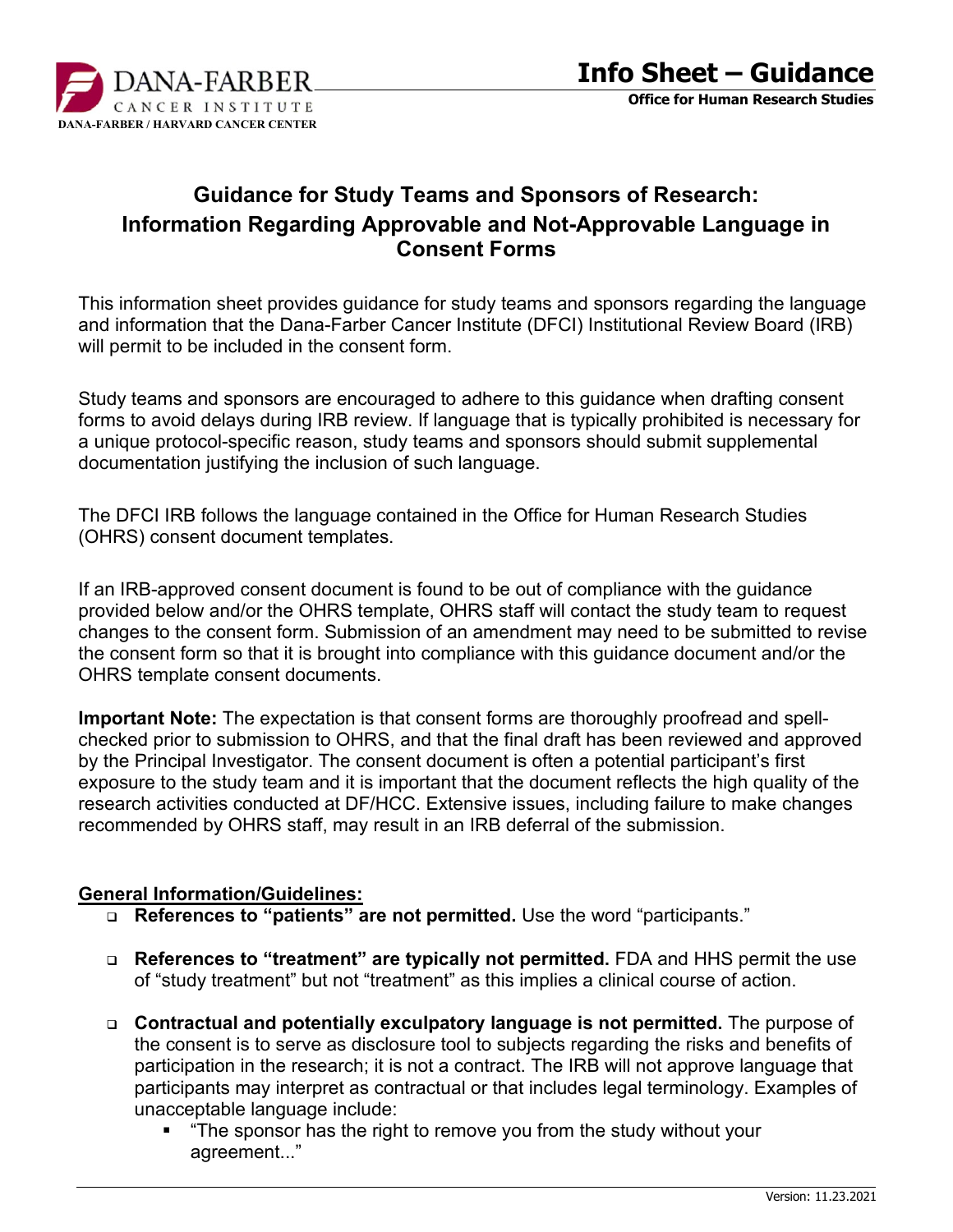- "By signing this consent form, you agree that you forfeit all rights to any inventions..."
- **Template subject injury language may not be altered.** The IRB-approved consent template language regarding participant injury is required. The IRB will not accept language that attempts to limit the sponsor's liability (e.g., "sponsor will not pay for lost wages"), define terms relevant to a legal analysis of liability (including a "research-related injury"), or discuss in detail how coverage may be determined.
- **Technical language is not permitted.** The IRB will not approve language that is overly technical or scientific, or language that is directed towards study teams rather than participants. Please do not copy procedures, including research tables, directly from the protocol. Additionally, all acronyms and abbreviations should be spelled out at first reference.
- **Unnecessary and redundant information is not permitted.** Unnecessary and redundant information adds length to consent forms, distracts from the most important information, and hinders the informed consent process.
- **Number of patients who have experienced positive or negative results is not permitted.** Information in the consent that states that a specific number of individuals were treated (e.g., 10 participants) with the study treatment previously is irrelevant and would need to be updated when more are treated.
- **References to specific doses of study drugs are not permitted.** The IRB does not permit overly specific information that is subject to change and does not serve to inform participants of what to expect if they enroll.
- **Blood draw measurements are not permitted in milliliters.** Measurements should instead be provided in meaningful terms such as tablespoons/teaspoons.
- **Instructions and descriptions of "participant responsibilities/requirements" are not permitted.** Instructions and expectations may instead be listed on a participant handout but may not include language such as "you must agree," "participants are required," or other language that may be interpreted as contractual. Instead, language such as "the protocol requires" may be used. These information sheets also may not require participant signatures. Examples of unacceptable language include:
	- "You must follow your study doctor's instructions."
	- "You are required to take your oral dose on a full stomach..."
- **Giving participants gift bags, rewards, or other items absent a clinical justification is not permitted.** Providing participants with "swag" incentivizes participants and provides non-clinical motive for participation. Providing such items may also be interpreted as marketing which is not appropriate.
- **Consents which detail multiple cohorts are typically not permitted.** While protocols may involve multiple cohorts, it is often not appropriate to describe all of them in a single consent form. The volume of information may be overwhelming, and it may not be clear for participants to what exactly they are consenting. The IRB suggests breaking the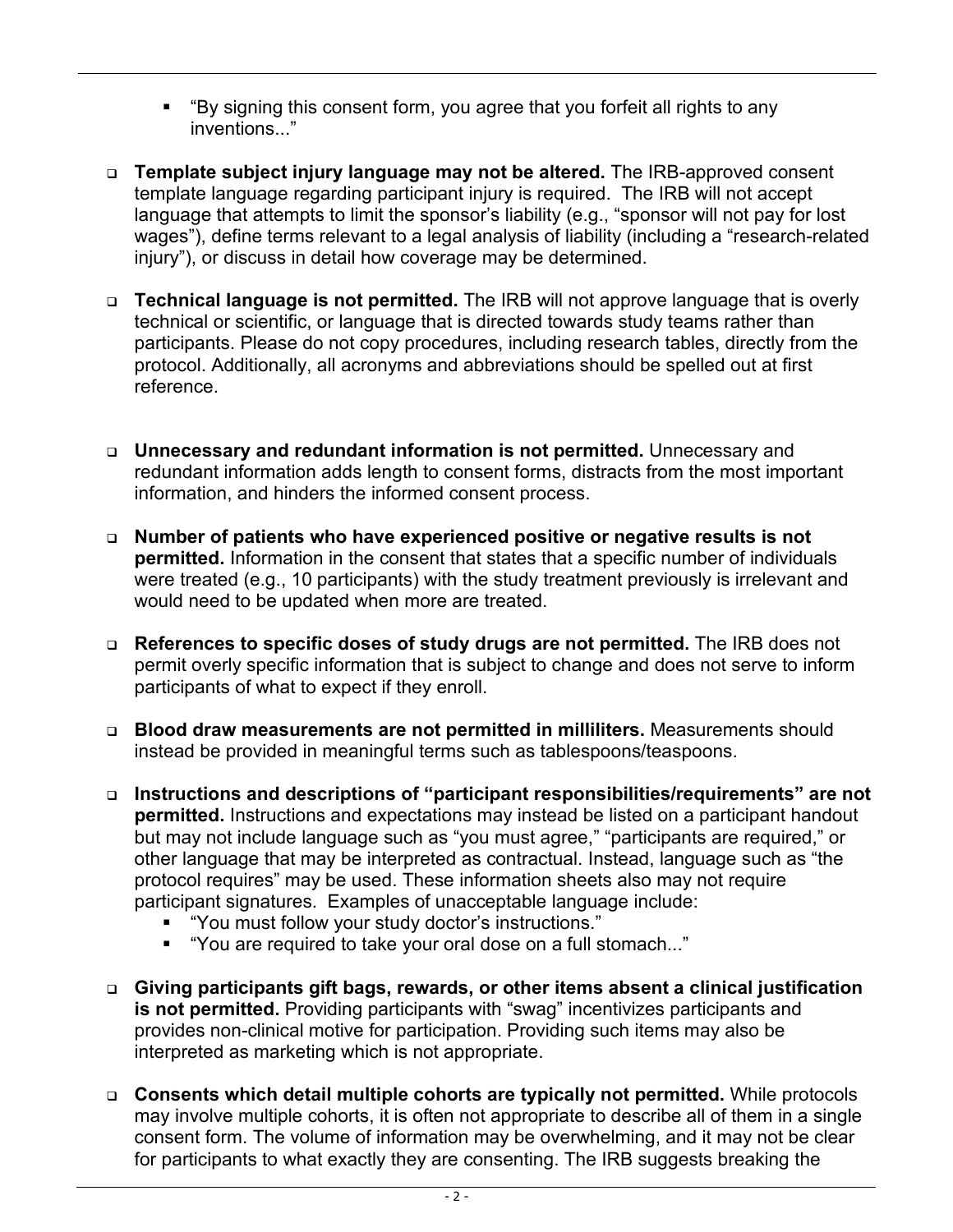document up into multiple consents so that each consent form is tailored to the participant's assigned cohort. Another option is to create cohort-specific information sheets or calendars for participants.

- **Reimbursement via pre-paid credit cards must be covered under an institutional Business Associate Agreement (BAA) if any private health information will be collected by an outside company in order to provide the reimbursement.** If reimbursement via pre-paid credit cards is offered as a reimbursement option, it must be clearly explained to participants what information will be collected and how it will be used.
- **Payment to Study Doctor/Institution:** The IRB will not accept language such as, "The sponsor will pay your study doctor and/or the study site for conducting this study." Such language may imply an improper financial relationship. Please instead include only the DF/HCC template language stating that the sponsor is supporting the research by providing funding, the study drug, etc. If the sponsor or study team believes that there is in fact a financial conflict of interest that should be disclosed to participants, then the details of the conflict must be submitted for review by the IRB.

### **Common Errors/Oversights Associated with Study Drug Information/Study Treatment Information/Research Results/Future Research Language:**

- **Study Drug Mechanism Description:** Oftentimes, the description of how the study agent is intended to work is insufficient. It is either vague or the language is confusing and not lay friendly. The IRB requires a brief explanation of what the study drug is and how it works, using language understandable to the participant.
- **Return of Results:** For language which indicates that individual research results will be returned to the participants, the following is required:
	- Please make sure that the plan for returning results is described in the protocol, and also verify that the results will be obtained or confirmed in a CLIA-certified laboratory.
	- If either of the above cannot be confirmed then the information must be removed from the consent form. The consent may not contain information that is not described in the protocol.
- **Future Research:** The IRB will not require participants to provide samples for unspecified future research as a condition for participation in a treatment study. For any language that refers to "research samples" which appear to be used for future research beyond that required for this study, the following is required:
	- Please make sure that the research objectives for the samples are described in the protocol. If these objectives are not described in the protocol, then they must be removed entirely from the consent form.
	- If the future research objectives for the samples are described in the protocol and will remain in the consent, then they must be described in the optional studies section. In that section, please describe the purpose of the research and what types of analyses will be done. Please ensure that the description is consistent with the plan outlined in the protocol and is written using lay-friendly language. Please also make it clear that this future research is optional, and include a line for participants to provide or decline consent.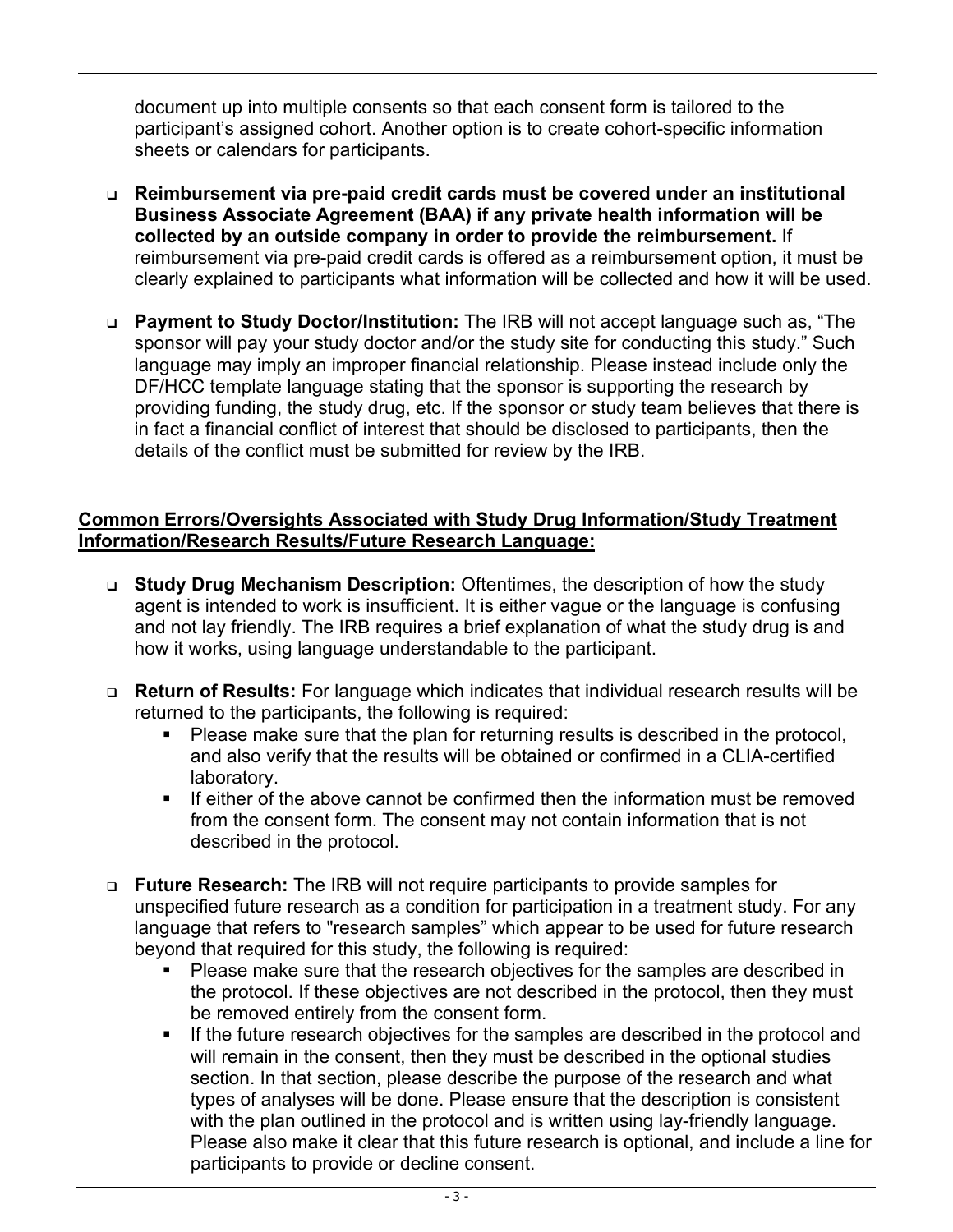# **Survival Follow Up and Locator Agencies:**

- The IRB will not approve consent language that states that the study team, sponsor, or third party agencies will review sources such as obituaries in order to determine the status of participants. In order to avoid intrusive, lengthy, and unnecessarily harsh language, only the following statement will be permitted: "We may check publicly available resources for information about you."
- The IRB will not approve plans for a third-party agency to contact participants or their family members/friends. Only members of the study team may contact these individuals. With respect to contacting family members/friends, the consent form must give the participant the opportunity to opt in/opt out (and if opting in, to identify an appropriate contact).

#### **Other Treatment Options/Alternatives (Section C of the template):**

- If applicable, in the standard treatment bullet, please be sure to specify what nonresearch alternatives may be available to participants.
- Please also make sure to remove any option that may not be an appropriate alternative for the specific participant population. For example, the bullet point, "Receive the same drugs, but not as part of a research study," would not be a viable option for a first-in-human trial. Similarly, please only include the option of palliative care when appropriate.

# **Risk Language Guidance:**

- **Lay-friendly Risk Language:** Please be sure to describe all risks using concise and layfriendly language, including a brief explanation of how the participant may be affected by each risk. Where available, please use the language found in the NCCN Consent Language Database [\(http://www.nccn.org/clinical\\_trials/informed\\_consent.aspx\)](http://www.nccn.org/clinical_trials/informed_consent.aspx)
- **Reversible/Permanent Risks:** For risks such as blindness, deafness, and paralysis, please state whether they are reversible or may be permanent.
- **Serious/Life Threatening Risks:** The OHRS template consent risk section states generally that risks may be severe and life threatening. The IRB feels this is sufficient information to explain the possible severity of most risks listed in the consent form. Certain risks, however, may require language regarding the specific severity that may be experienced such that including the statement "which may be serious or life-threatening" provides the most accurate information for participants considering the research.
- **Risks Not Specific to Research:** Please be sure to remove any risks that are not specific to the research. For example, please remove the risks of standard of care procedures. Additionally, for interventional drug studies, please remove any risks that are not attributed to the study drug. Only risks that are reasonably foreseeable should be included in the consent form (descriptions of adverse events determined to be unrelated to the study drug are not permitted).
- **Redundant Risks in Different Categories:** Please make sure that risks are not listed under multiple frequencies. For example, the risk of "fatigue" cannot be listed under both